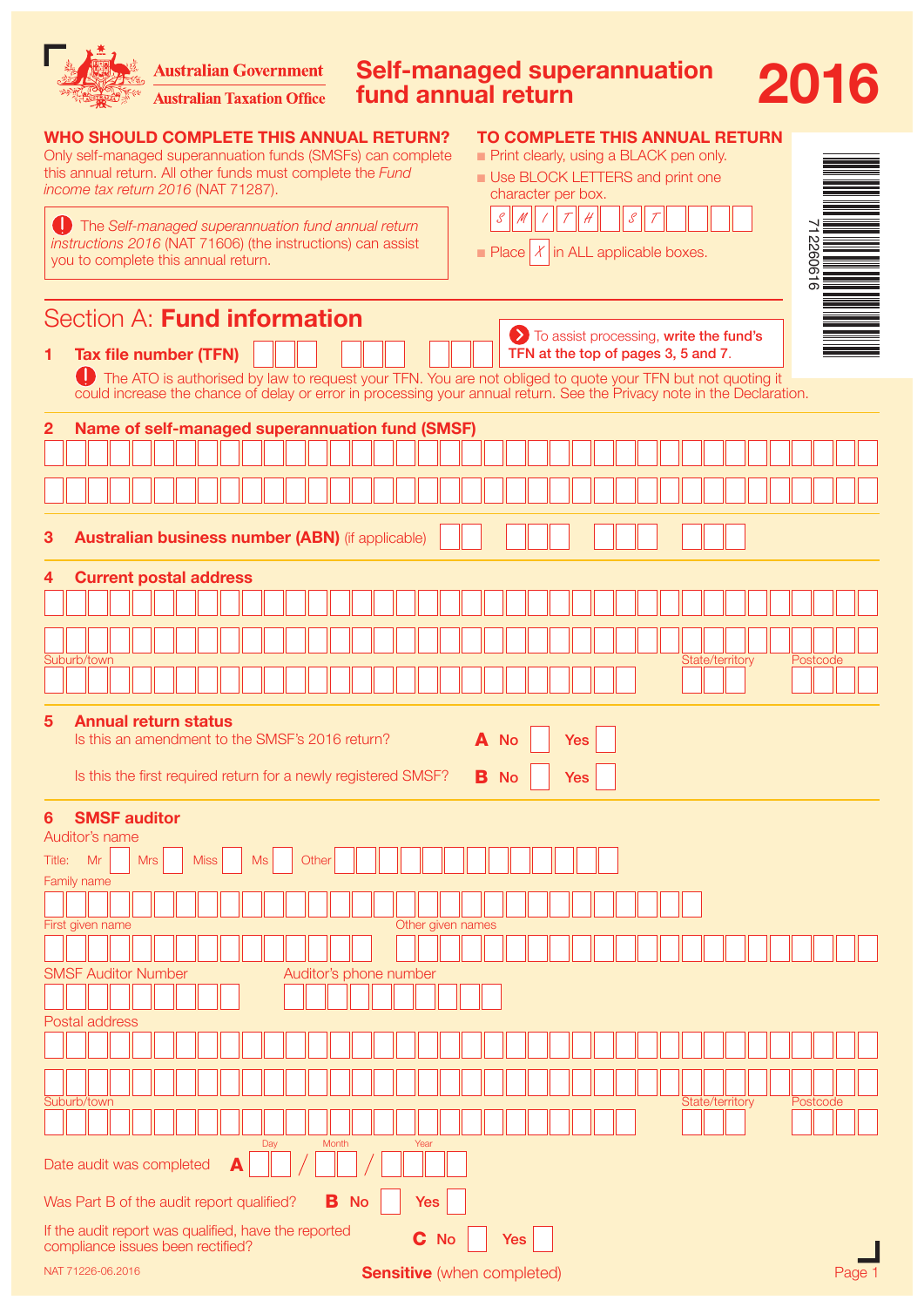### 7 Electronic funds transfer (EFT)

We need your self-managed super fund's financial institution details to pay any super payments and tax refunds owing to you.

### A Financial institution details for super payments and tax refunds

You must provide the financial institution details of your fund's nominated super account. If you would like your fund's tax refunds paid to a different account, you can provide additional financial institution details at B.

|    |           | Fund account number<br>Fund BSB number (must be six digits)                                                                                                                                                          |
|----|-----------|----------------------------------------------------------------------------------------------------------------------------------------------------------------------------------------------------------------------|
|    |           | Fund account name (for example, J&Q Citizen ATF J&Q Family SF)                                                                                                                                                       |
|    |           |                                                                                                                                                                                                                      |
|    | в         | Financial institution details for tax refunds only                                                                                                                                                                   |
|    |           | If you would like your fund's tax refunds paid to a different account, provide additional financial institution details.                                                                                             |
|    |           | Tax refunds cannot be paid to a trustee's personal account. (See relevant instructions.)                                                                                                                             |
|    |           | BSB number (must be six digits)<br>Account number                                                                                                                                                                    |
|    |           | Account name (for example, J&Q Citizen ATF J&Q Family SF)                                                                                                                                                            |
|    |           |                                                                                                                                                                                                                      |
|    | C         | Electronic service address alias                                                                                                                                                                                     |
|    |           | We will use your electronic service address alias to communicate with your fund about ATO super payments.                                                                                                            |
|    |           |                                                                                                                                                                                                                      |
|    |           |                                                                                                                                                                                                                      |
| 8  |           | <b>Status of SMSF</b><br>Fund benefit structure<br>Australian superannuation fund<br>A No<br>в<br>Yes<br>Code                                                                                                        |
|    |           | Does the fund trust deed allow acceptance of<br>C No<br>Yes<br>the Government's Super Co-contribution and                                                                                                            |
|    |           | Low Income Super Contribution?                                                                                                                                                                                       |
| 9  |           | Was the fund wound up during the income year?                                                                                                                                                                        |
|    |           | Have all tax lodgment<br>Month<br>Year<br>If yes, provide the date on<br>which the fund was wound up<br>and payment<br><b>Yes</b>                                                                                    |
|    | <b>No</b> | <b>No</b><br><b>Yes</b><br>obligations been met?                                                                                                                                                                     |
| 10 |           | <b>Exempt current pension income</b>                                                                                                                                                                                 |
|    |           | Did the fund pay an income stream to one or more members in the income year?                                                                                                                                         |
|    |           | To claim a tax exemption for current pension income, you must pay at least the minimum benefit payment under<br>the law. Record exempt current pension income at Label A.                                            |
|    |           |                                                                                                                                                                                                                      |
|    | No        | Go to Section B: Income.                                                                                                                                                                                             |
|    | Yes       | Exempt current pension income amount $\overline{A}$ \$                                                                                                                                                               |
|    |           | Which method did you use to calculate your exempt current pension income?                                                                                                                                            |
|    |           | Segregated assets method                                                                                                                                                                                             |
|    |           | Was an actuarial certificate obtained?<br>Unsegregated assets method<br>D Yes<br>C                                                                                                                                   |
|    |           |                                                                                                                                                                                                                      |
|    |           | Did the fund have any other income that was assessable?                                                                                                                                                              |
|    | Е.        | Go to Section B: Income.<br>Yes                                                                                                                                                                                      |
|    |           | Choosing 'No' means that you do not have any assessable income, including no-TFN quoted contributions.<br><b>No</b><br>Go to Section C: Deductions and non-deductible expenses. (Do not complete Section B: Income.) |
|    |           | If you are entitled to claim any tax offsets, you can list                                                                                                                                                           |
|    |           | these at Section D: Income tax calculation statement.                                                                                                                                                                |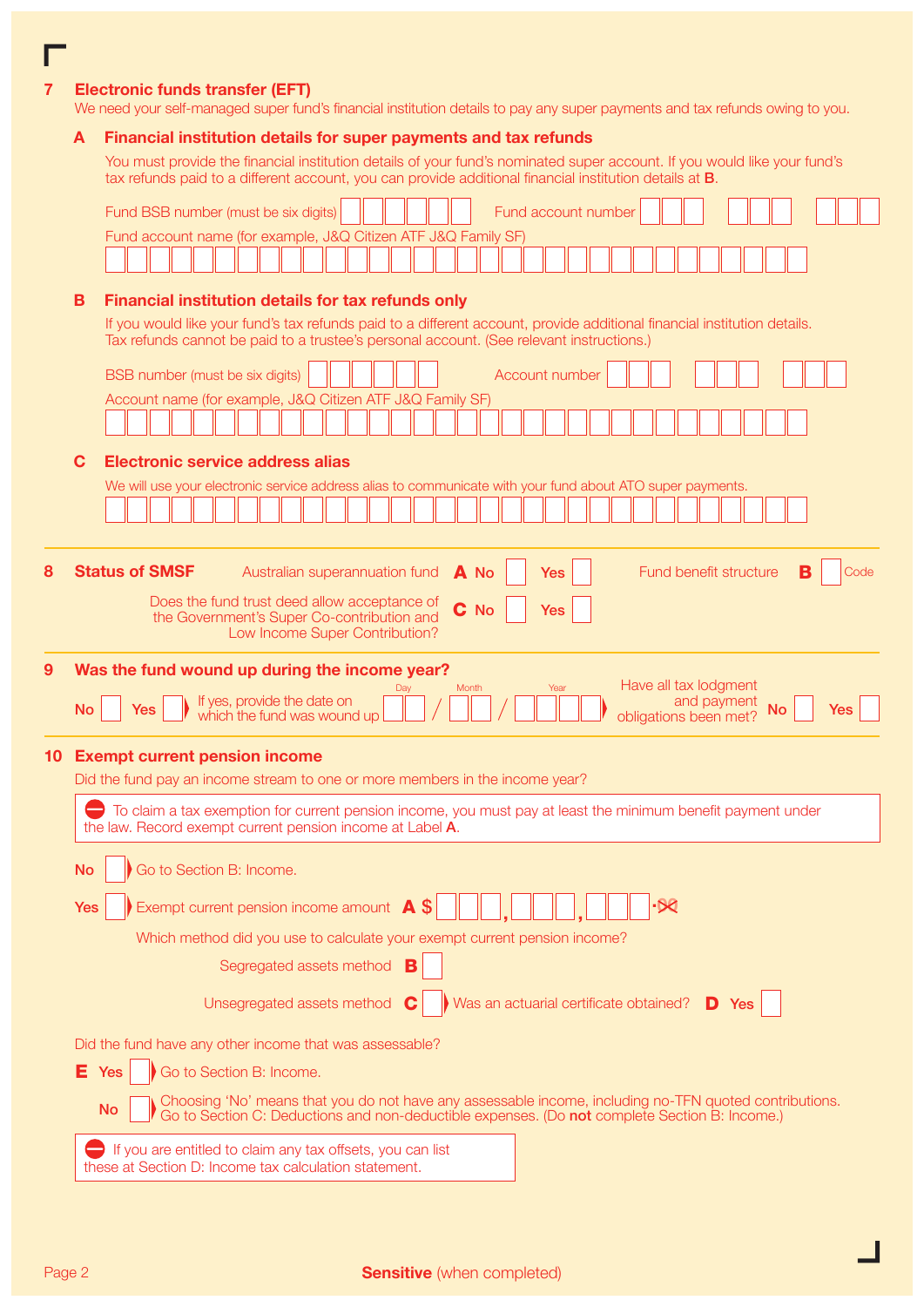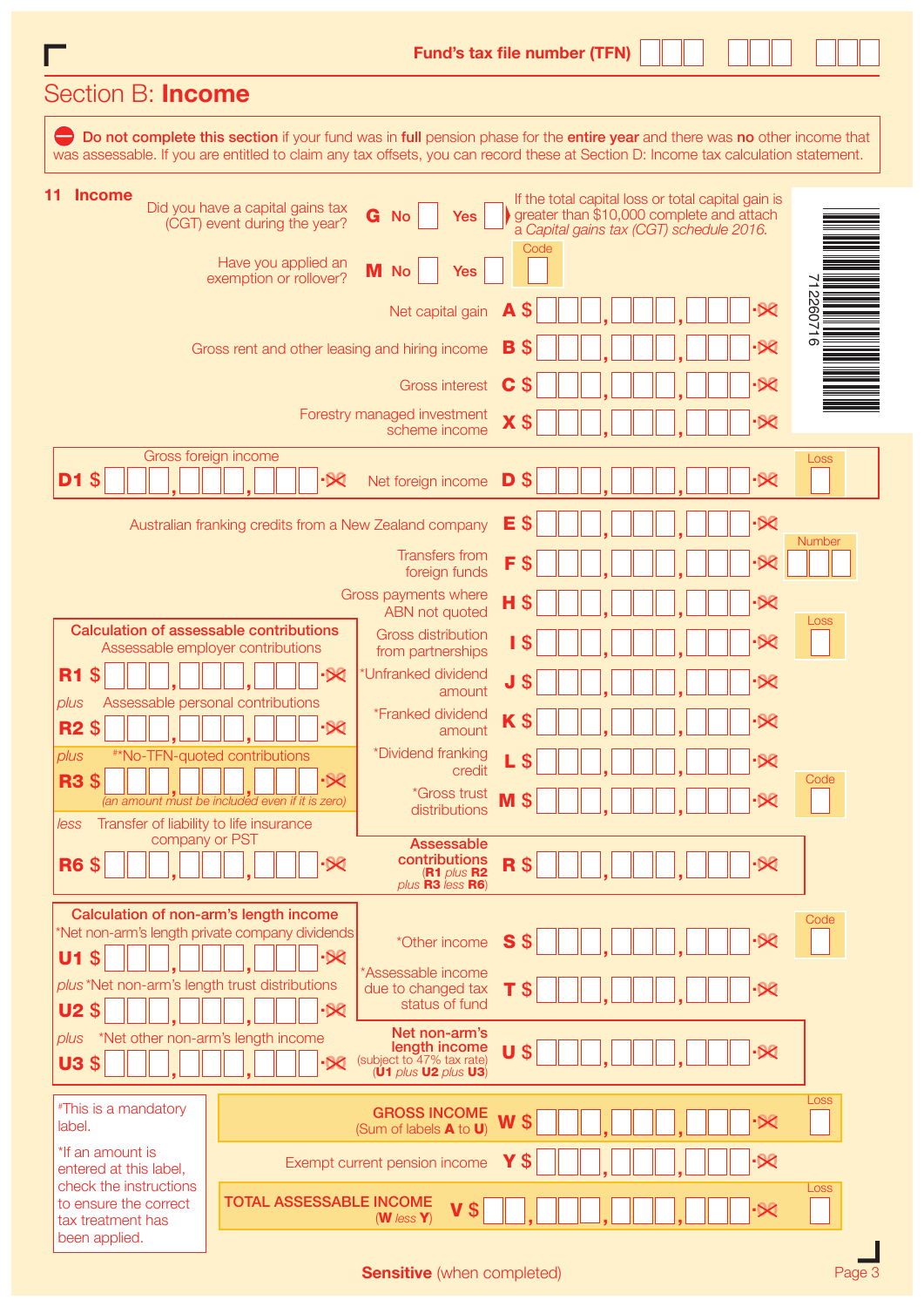## Section C: Deductions and non-deductible expenses

### 12 Deductions and non-deductible expenses

Under 'Deductions' list all expenses and allowances you are entitled to claim a deduction for. Under 'Non-deductible expenses', list all other expenses or normally allowable deductions that you cannot claim as a deduction (for example, all expenses related to exempt current pension income should be recorded in the 'Non-deductible expenses' column).

|                                                  |                      | <b>DEDUCTIONS</b>                              | <b>NON-DEDUCTIBLE EXPENSES</b>                   |
|--------------------------------------------------|----------------------|------------------------------------------------|--------------------------------------------------|
| Interest expenses<br>within Australia            | <b>A1</b><br>\$      | $-80$                                          | A2\$<br>$-80$                                    |
| Interest expenses<br>overseas                    | <b>B1</b><br>\$      | $\cdot$ $\otimes$                              | $\cdot$ $\otimes$<br><b>B2\$</b>                 |
| Capital works<br>expenditure                     | D1<br>\$             | .X                                             | $\overline{\mathcal{R}}$<br><b>D2\$</b>          |
| Decline in value of<br>depreciating assets       | E1<br>\$             | $\overline{\mathcal{X}}$                       | E <sub>2</sub> \$<br>$\overline{\mathsf{X}}$     |
| Insurance premiums -<br>members                  | F <sub>1</sub><br>S  | $\overline{\mathcal{R}}$                       | $\overline{\mathcal{R}}$<br>F <sub>2</sub><br>\$ |
| Death benefit increase                           | G <sub>1</sub><br>\$ | $\cdot$ $\otimes$                              |                                                  |
| SMSF auditor fee H1                              | \$                   | $\cdot$ $\otimes$                              | <b>H2\$</b><br>$-80$                             |
| Investment expenses                              | S<br>11              |                                                | $\overline{\mathcal{X}}$<br>12 <sub>3</sub>      |
| Management and<br>administration expenses        | J <sub>1</sub><br>\$ | $-80$                                          | $-58$<br>J2 <sub>5</sub>                         |
| Forestry managed<br>investment scheme<br>expense | \$<br>U <sub>1</sub> | $-80$                                          | $-50$<br><b>U2\$</b><br>Code<br>Code             |
| Other amounts                                    | L1<br>\$             | $-80$                                          | L2 <sub>3</sub><br>$-80$                         |
| Tax losses deducted M1 \$                        |                      | $-80$                                          |                                                  |
|                                                  |                      | <b>TOTAL DEDUCTIONS</b>                        | <b>TOTAL NON-DEDUCTIBLE EXPENSES</b>             |
|                                                  | N<br>\$              | $\cdot \Join$<br>(Total A1 to M1)              | Y\$<br>·×<br>(Total A2 to L2)                    |
|                                                  |                      |                                                |                                                  |
|                                                  |                      | <b><i><i>"TAXABLE INCOME OR LOSS</i></i></b>   | <b>TOTAL SMSF EXPENSES</b><br>Loss               |
| <i><b>"This is a mandatory</b></i>               | \$<br>O              | $-80$<br><b>(TOTAL ASSESSABLE INCOME /ess)</b> | $Z$ \$<br>$\cdot$ 80<br>$(N$ plus $Y)$           |
| label.                                           |                      | <b>TOTAL DEDUCTIONS)</b>                       |                                                  |

# Section D: **Income tax calculation statement**

### # Important:

Section B label R3, Section C label O and Section D labels A,T1, J, T5 and I are mandatory. If you leave these labels blank, you will have specified a zero amount.

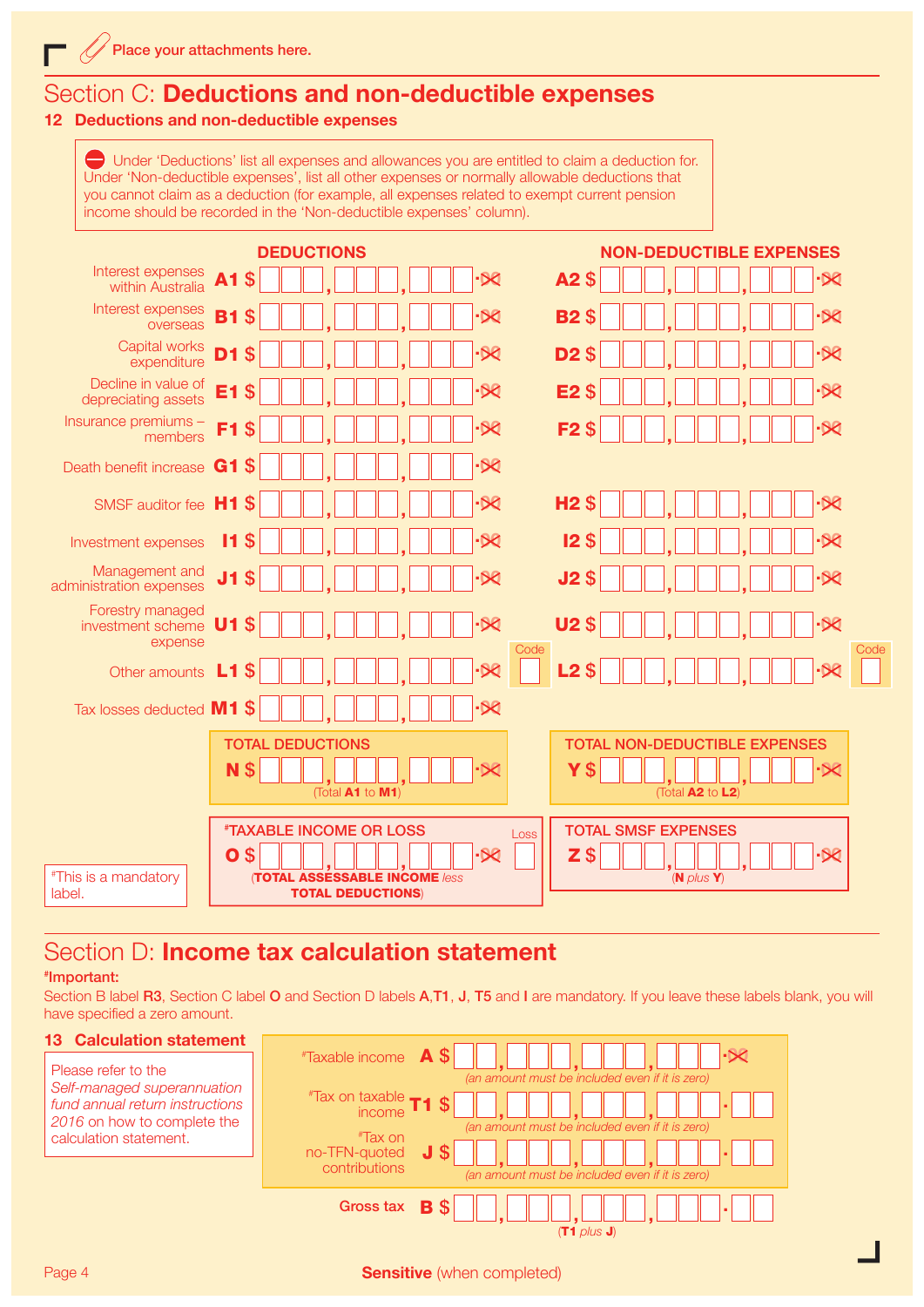

complete and attach a *Losses*  schedule 2016.

Net capital losses carried  $\mathsf{v} \mathsf{s}$   $\square \square$ ,  $\square \square$ ,  $\square \square \square \cdot \mathsf{R}$ 

**Sensitive** (when completed)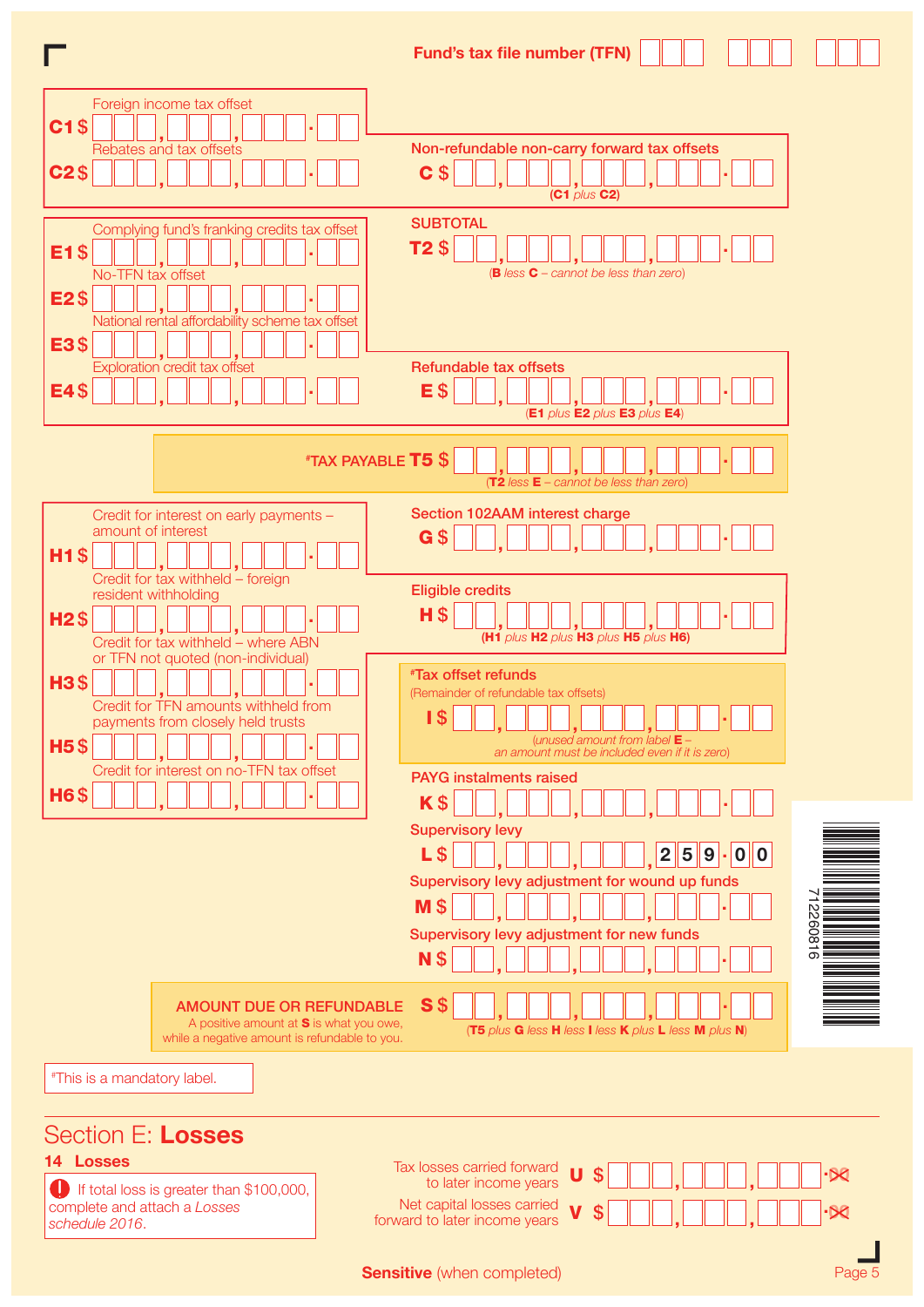# Section F: Member information

г

**In Section F report all current members in the fund at 30 June.** Use Section G to report any former members or deceased members who held an interest in the fund at any time during the income year.

| <b>MEMBER 1</b>                                                 |                                                                                                             |
|-----------------------------------------------------------------|-------------------------------------------------------------------------------------------------------------|
| <b>Mrs</b><br>Title:<br>Mr                                      | <b>Miss</b><br>Other<br>Ms                                                                                  |
| <b>Family name</b><br>First given name                          | Other given names                                                                                           |
|                                                                 | Month<br>Day<br>Year                                                                                        |
| <b>Member's TFN</b><br>See the Privacy note in the Declaration. | Date of birth                                                                                               |
| <b>Contributions</b>                                            | OPENING ACCOUNT BALANCE \$                                                                                  |
| Refer to instructions<br>for completing these                   | \$<br><b>Employer contributions</b><br>A                                                                    |
| labels.                                                         | ABN of principal employer A1                                                                                |
|                                                                 | \$<br>B<br>Personal contributions                                                                           |
|                                                                 |                                                                                                             |
|                                                                 | C<br>\$<br>CGT small business retirement exemption                                                          |
|                                                                 | $\mathbb{S}$<br>D<br>CGT small business 15-year exemption amount                                            |
|                                                                 | $\mathbf{\$}$<br>Е<br>Personal injury election                                                              |
|                                                                 | F<br>\$<br>Spouse and child contributions                                                                   |
|                                                                 | $G$ \$<br>Other third party contributions                                                                   |
|                                                                 | I \$<br>Assessable foreign superannuation fund amount                                                       |
|                                                                 | $\boldsymbol{\mathsf{S}}$<br>J<br>Non-assessable foreign superannuation fund amount                         |
|                                                                 | $K$ \$<br>Transfer from reserve: assessable amount                                                          |
|                                                                 | \$<br>L<br>Transfer from reserve: non-assessable amount                                                     |
|                                                                 | Contributions from non-complying funds<br>\$<br>т<br>and previously non-complying funds                     |
|                                                                 | Any other contributions (including Super Co-contributions<br>M<br>\$<br>and Low Income Super Contributions) |
|                                                                 | <b>TOTAL CONTRIBUTIONS</b><br><b>S</b><br>N                                                                 |
| <b>Other transactions</b>                                       | Loss                                                                                                        |
|                                                                 | $\overline{O}$ \$<br>Allocated earnings or losses                                                           |
|                                                                 | P<br>Inward rollovers and transfers                                                                         |
|                                                                 | Outward rollovers and transfers<br>Q<br>Code                                                                |
|                                                                 | Lump Sum payment R1                                                                                         |
|                                                                 | Code<br>Income stream payment R2 \$                                                                         |
|                                                                 | $\textsf{S}$ \$<br><b>CLOSING ACCOUNT BALANCE</b>                                                           |
| Page 6                                                          | <b>Sensitive</b> (when completed)                                                                           |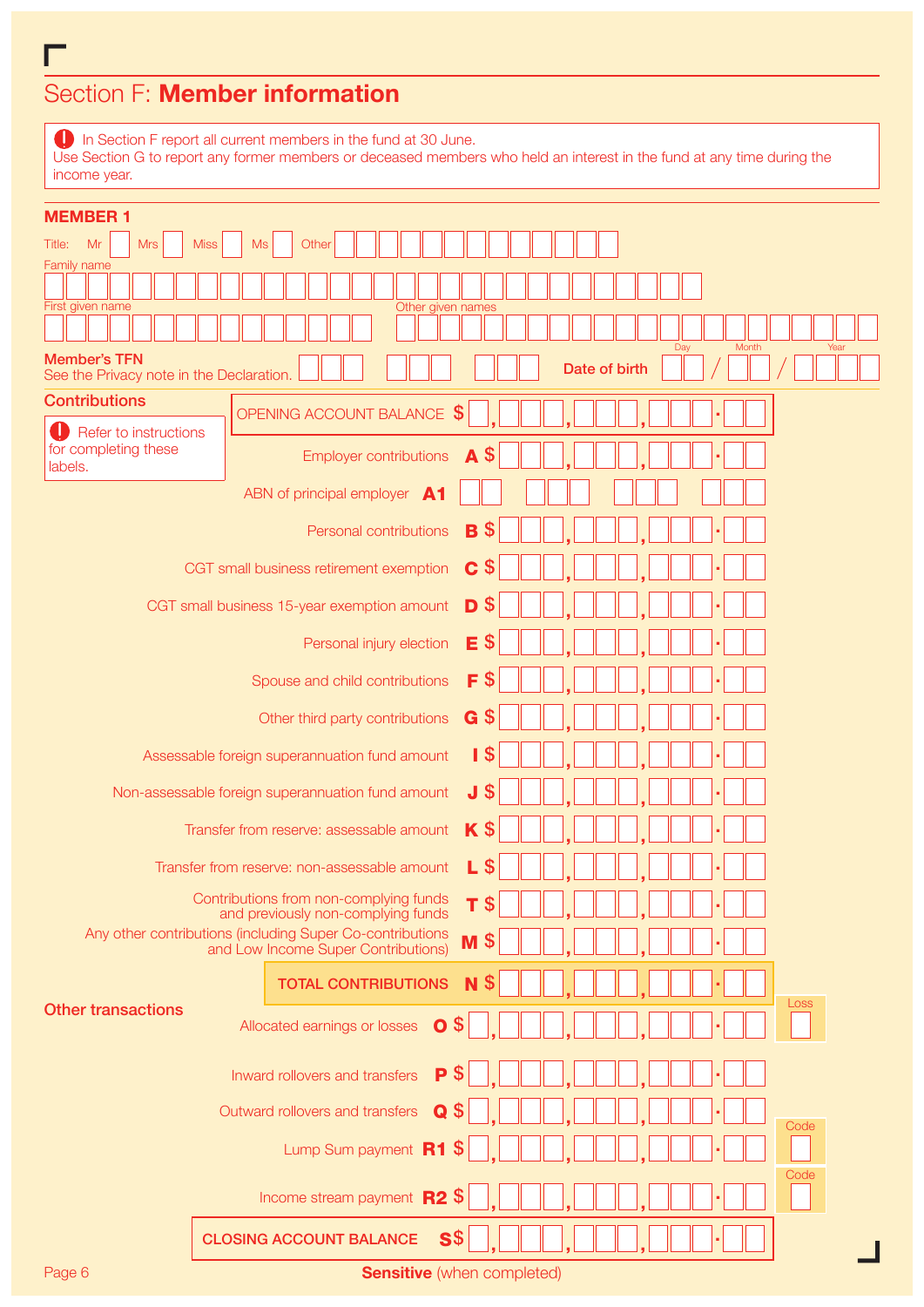| income year.                                                                | In Section F report all current members in the fund at 30 June.<br>Use Section G to report any former members or deceased members who held an interest in the fund at any time during the |
|-----------------------------------------------------------------------------|-------------------------------------------------------------------------------------------------------------------------------------------------------------------------------------------|
| <b>MEMBER 2</b><br>Mr<br>Title:<br><b>Mrs</b><br><b>Miss</b><br>Family name | <b>Ms</b><br>Other                                                                                                                                                                        |
| First given name                                                            | Other given names                                                                                                                                                                         |
| <b>Member's TFN</b>                                                         | Month<br>Day<br>Year<br>Date of birth                                                                                                                                                     |
| See the Privacy note in the Declaration.<br><b>Contributions</b>            |                                                                                                                                                                                           |
| Refer to instructions<br>for completing these                               | OPENING ACCOUNT BALANCE \$<br>\$<br>A<br><b>Employer contributions</b>                                                                                                                    |
| labels.                                                                     | ABN of principal employer A1                                                                                                                                                              |
|                                                                             | S<br>B<br>Personal contributions                                                                                                                                                          |
|                                                                             | S<br>C<br>CGT small business retirement exemption                                                                                                                                         |
|                                                                             | \$<br>D<br>CGT small business 15-year exemption amount                                                                                                                                    |
|                                                                             | 9160922<br>E<br>Personal injury election                                                                                                                                                  |
|                                                                             | \$<br>F<br>Spouse and child contributions                                                                                                                                                 |
|                                                                             | \$<br>G<br>Other third party contributions                                                                                                                                                |
|                                                                             | S<br>Assessable foreign superannuation fund amount<br>п                                                                                                                                   |
|                                                                             | \$<br>J<br>Non-assessable foreign superannuation fund amount                                                                                                                              |
|                                                                             | $K$ \$<br>Transfer from reserve: assessable amount                                                                                                                                        |
|                                                                             | L \$<br>Transfer from reserve: non-assessable amount                                                                                                                                      |
|                                                                             | Contributions from non-complying funds<br>$T$ \$<br>and previously non-complying funds                                                                                                    |
|                                                                             | Any other contributions (including Super Co-contributions<br>$M$ \$<br>and Low Income Super Contributions)                                                                                |
|                                                                             | <b>N</b> \$<br><b>TOTAL CONTRIBUTIONS</b>                                                                                                                                                 |
| <b>Other transactions</b>                                                   | Loss<br>$\mathbb{S}$<br>Allocated earnings or losses<br>$\mathbf{o}$                                                                                                                      |
|                                                                             | P<br>Inward rollovers and transfers                                                                                                                                                       |
|                                                                             | Outward rollovers and transfers<br><b>S</b><br>Q<br>Code                                                                                                                                  |
|                                                                             | Lump Sum payment R1<br>-S                                                                                                                                                                 |
|                                                                             | Code<br>Income stream payment <b>R2 \$</b>                                                                                                                                                |

CLOSING ACCOUNT BALANCE S\$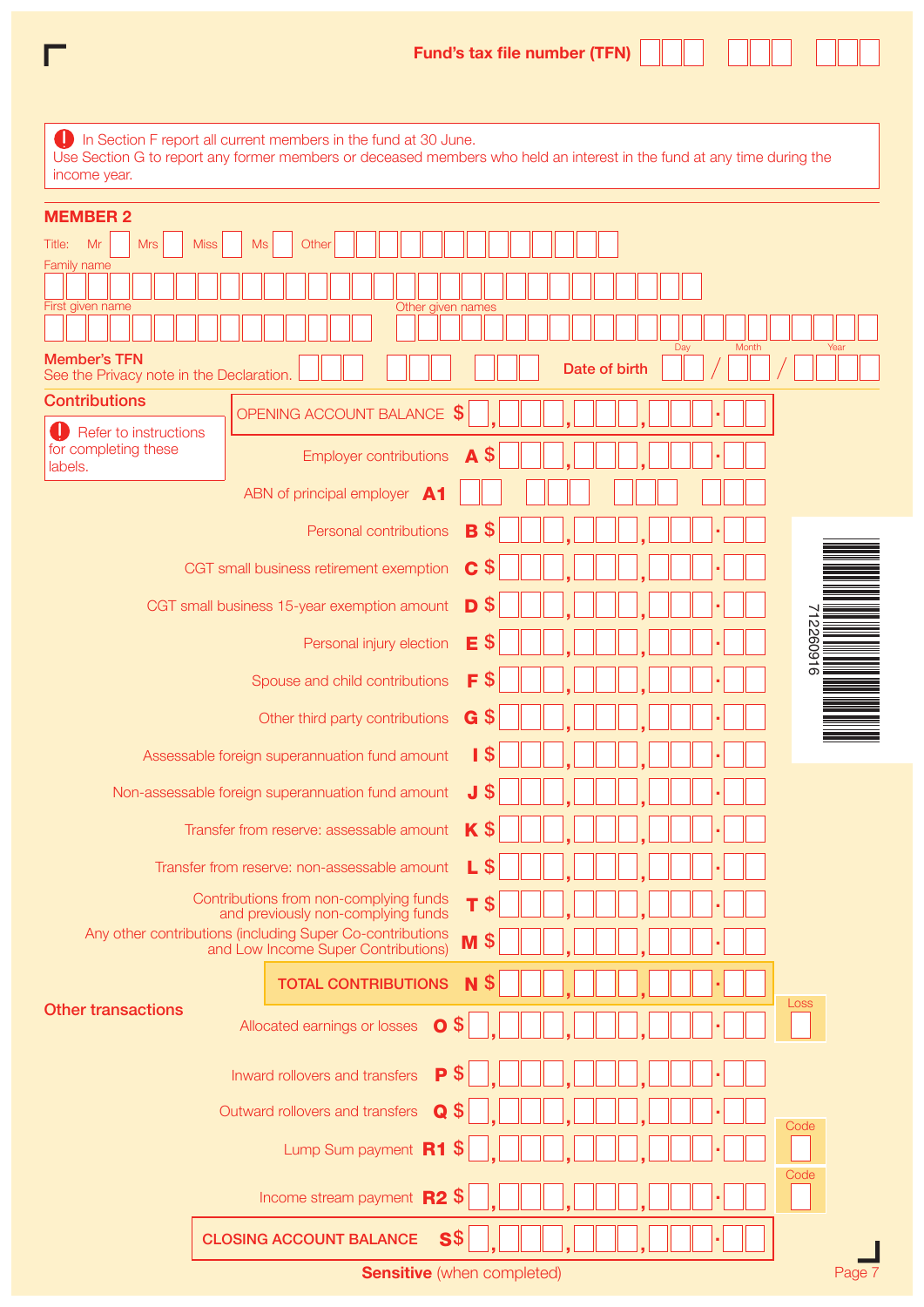| income year.                                                    | In Section F report all current members in the fund at 30 June.<br>Use Section G to report any former members or deceased members who held an interest in the fund at any time during the |
|-----------------------------------------------------------------|-------------------------------------------------------------------------------------------------------------------------------------------------------------------------------------------|
| <b>MEMBER 3</b>                                                 |                                                                                                                                                                                           |
| Title:<br><b>Miss</b><br>Mr<br><b>Mrs</b>                       | Other<br>Ms                                                                                                                                                                               |
| Family name                                                     |                                                                                                                                                                                           |
| First given name                                                | Other given names                                                                                                                                                                         |
|                                                                 |                                                                                                                                                                                           |
| <b>Member's TFN</b><br>See the Privacy note in the Declaration. | Month<br>Dav<br>Year<br>Date of birth                                                                                                                                                     |
| <b>Contributions</b>                                            | OPENING ACCOUNT BALANCE \$                                                                                                                                                                |
| Refer to instructions                                           |                                                                                                                                                                                           |
| for completing these<br>labels.                                 | $\mathfrak{s}$<br>A<br><b>Employer contributions</b>                                                                                                                                      |
|                                                                 | ABN of principal employer A1                                                                                                                                                              |
|                                                                 | <b>S</b><br>B<br>Personal contributions                                                                                                                                                   |
|                                                                 | $\mathbb{S}$<br>C<br>CGT small business retirement exemption                                                                                                                              |
|                                                                 | $\boldsymbol{\mathsf{S}}$<br>D<br>CGT small business 15-year exemption amount                                                                                                             |

Personal injury election  $E$  \$

Any other contributions (including Super Co-contributions)  $\blacksquare \blacktriangleright \blacksquare \blacksquare \blacksquare, \square \square \blacksquare, \square \square \blacksquare \blacksquare \blacksquare \blacksquare$ 

TOTAL CONTRIBUTIONS **N** \$

Spouse and child contributions  $\mathsf{F}$  \$

Other third party contributions  $\mathbf{G}$  \$

Assessable foreign superannuation fund amount  $\parallel$  \$

Transfer from reserve: assessable amount  $\mathbf K$  \$

Contributions from non-complying funds **T** \$

Outward rollovers and transfers  $\alpha$  \$

CLOSING ACCOUNT BALANCE S\$

Inward rollovers and transfers  $\mathsf{P}$  \$

Allocated earnings or losses  $\circ$  \$

Lump Sum payment R1 \$

Income stream payment  $R2$  \$

Transfer from reserve: non-assessable amount  $L$  \$

Non-assessable foreign superannuation fund amount  $\mathbf J$  \$

| Page 8 | <b>Sensitive</b> (when completed) |
|--------|-----------------------------------|
|--------|-----------------------------------|

**Code** 

**Code** 

Loss

Other transactions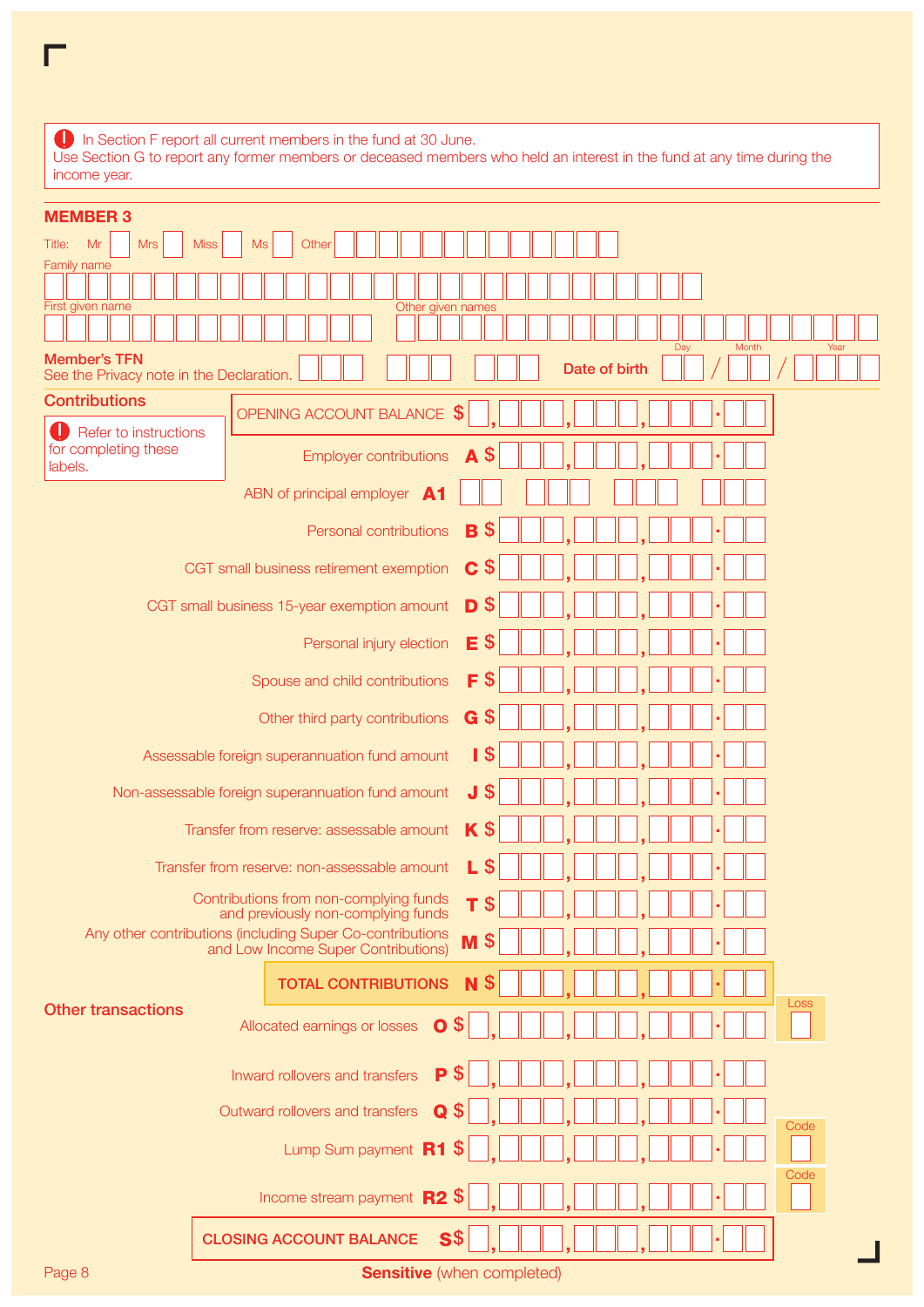| $\Box$ In Section F report all current members in the fund at 30 June.<br>Use Section G to report any former members or deceased members who held an interest in the fund at any time during the |
|--------------------------------------------------------------------------------------------------------------------------------------------------------------------------------------------------|
| income year.                                                                                                                                                                                     |
| <b>MEMBER 4</b>                                                                                                                                                                                  |

 $\overline{\Gamma}$ 

| <b>NEMBER 4</b>                                                 |                                                                                                             |
|-----------------------------------------------------------------|-------------------------------------------------------------------------------------------------------------|
| Mr<br><b>Mrs</b><br>Title:<br>Family name                       | <b>Miss</b><br><b>Ms</b><br>Other                                                                           |
|                                                                 |                                                                                                             |
| First given name                                                | Other given names                                                                                           |
| <b>Member's TFN</b><br>See the Privacy note in the Declaration. | Day<br>Month<br>Year<br>Date of birth                                                                       |
| <b>Contributions</b>                                            | OPENING ACCOUNT BALANCE                                                                                     |
| Refer to instructions<br>for completing these                   | $\mathfrak{F}$<br>\$<br><b>Employer contributions</b><br>A                                                  |
| labels.                                                         | ABN of principal employer A1                                                                                |
|                                                                 | SS.<br>Personal contributions<br>в                                                                          |
|                                                                 |                                                                                                             |
|                                                                 | C<br>\$<br>CGT small business retirement exemption                                                          |
|                                                                 | D<br>\$<br>CGT small business 15-year exemption amount                                                      |
|                                                                 | Е<br>\$<br>Personal injury election                                                                         |
|                                                                 | F<br>\$<br>Spouse and child contributions                                                                   |
|                                                                 | G<br>\$<br>Other third party contributions                                                                  |
|                                                                 | Assessable foreign superannuation fund amount<br>I \$                                                       |
|                                                                 | J \$<br>Non-assessable foreign superannuation fund amount                                                   |
|                                                                 | $K$ \$<br>Transfer from reserve: assessable amount                                                          |
|                                                                 | L<br><b>S</b><br>Transfer from reserve: non-assessable amount                                               |
|                                                                 | Contributions from non-complying funds<br>\$<br>т<br>and previously non-complying funds                     |
|                                                                 | Any other contributions (including Super Co-contributions<br>\$<br>M<br>and Low Income Super Contributions) |
|                                                                 | \$<br><b>TOTAL CONTRIBUTIONS</b><br>N                                                                       |
| <b>Other transactions</b>                                       | Loss<br>$\overline{0}$<br>Allocated earnings or losses                                                      |
|                                                                 | P<br>Inward rollovers and transfers                                                                         |
|                                                                 | Outward rollovers and transfers<br>Q<br>Code                                                                |
|                                                                 | Lump Sum payment R1<br>- \$                                                                                 |
|                                                                 | Code<br>$\mathcal{S}$<br>Income stream payment R2                                                           |
|                                                                 | <b>CLOSING ACCOUNT BALANCE</b><br>S <sub>3</sub>                                                            |
|                                                                 | Page 9<br><b>Sensitive</b> (when completed)                                                                 |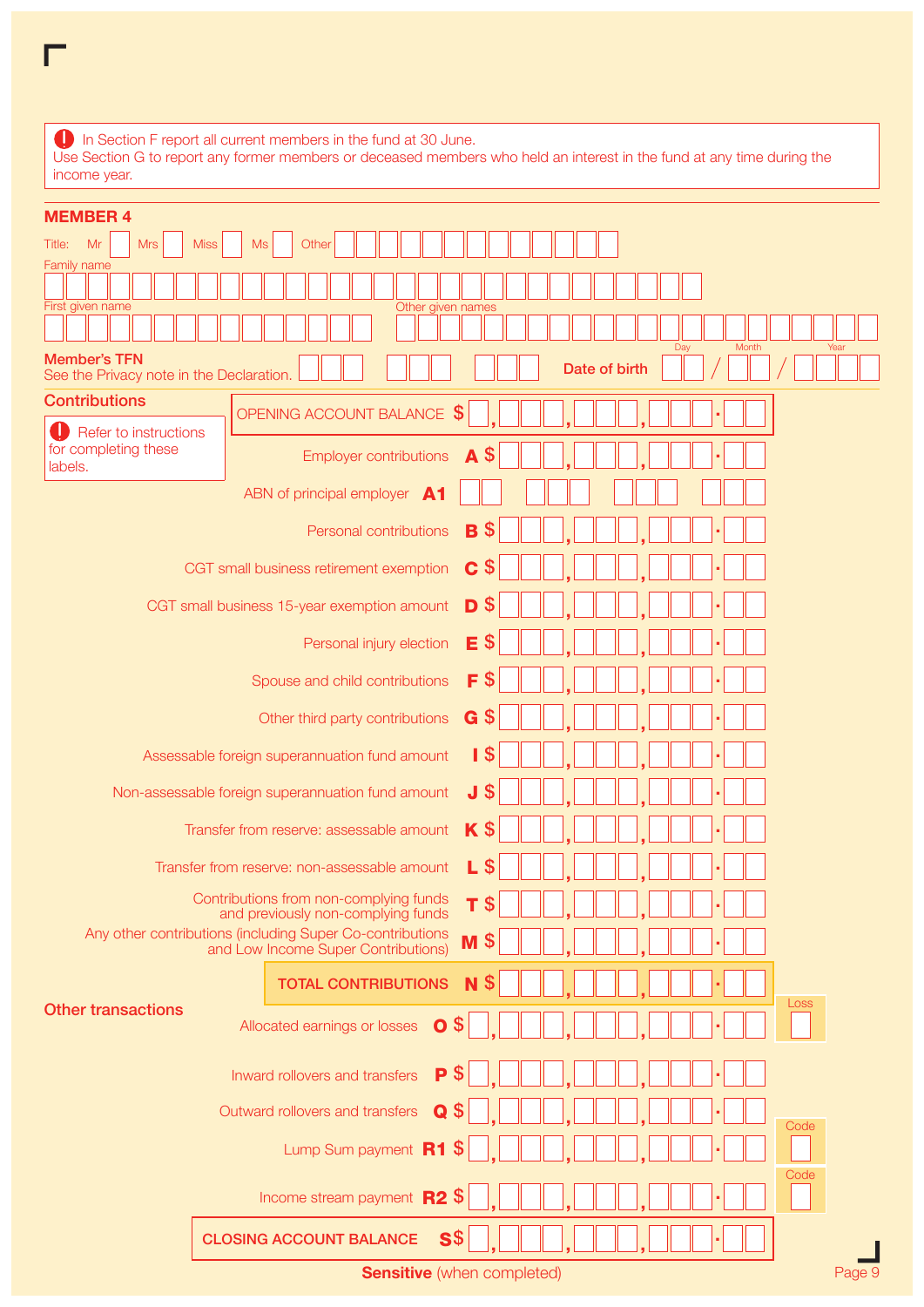# Section G: Supplementary member information

In Section G report any former members or deceased members who held an interest in the fund at any time during the income year. Also in Section G report any other members who cannot be included at pages 6 to 9.

| <b>MEMBER 5</b>                                           |                   |                                                   |                               |                                                |      |     | Code                       |
|-----------------------------------------------------------|-------------------|---------------------------------------------------|-------------------------------|------------------------------------------------|------|-----|----------------------------|
| <b>Mrs</b><br>Mr<br>Title:                                | <b>Miss</b><br>Ms | Other                                             |                               |                                                |      |     | <b>Account status</b>      |
| Family name                                               |                   |                                                   |                               |                                                |      |     |                            |
| First given name                                          |                   |                                                   | Other given names             |                                                |      |     |                            |
| <b>Member's TFN</b>                                       |                   |                                                   | Date of birth                 |                                                |      |     | If deceased, date of death |
| See the Privacy note in the Declaration.                  |                   |                                                   | Month<br>Day                  |                                                | Year | Day | Year<br>Month              |
| <b>Contributions</b>                                      |                   |                                                   |                               |                                                |      |     |                            |
| Refer to instructions                                     |                   | OPENING ACCOUNT BALANCE \$                        |                               |                                                |      |     |                            |
| for completing these<br>labels.                           |                   |                                                   | <b>Employer contributions</b> | \$<br>A                                        |      |     |                            |
|                                                           |                   | ABN of principal employer A1                      |                               |                                                |      |     |                            |
|                                                           |                   |                                                   | Personal contributions        | \$<br>B                                        |      |     |                            |
|                                                           |                   | CGT small business retirement exemption           |                               | C<br>\$                                        |      |     |                            |
|                                                           |                   | CGT small business 15-year exemption amount       |                               | D<br>\$                                        |      |     |                            |
|                                                           |                   |                                                   |                               |                                                |      |     |                            |
|                                                           |                   |                                                   | Personal injury election      | E<br>\$                                        |      |     |                            |
|                                                           |                   | Spouse and child contributions                    |                               | F<br>ზ                                         |      |     |                            |
|                                                           |                   | Other third party contributions                   |                               | G<br>\$                                        |      |     |                            |
|                                                           |                   | Assessable foreign superannuation fund amount     |                               | I \$                                           |      |     |                            |
|                                                           |                   | Non-assessable foreign superannuation fund amount |                               | J \$                                           |      |     |                            |
|                                                           |                   | Transfer from reserve: assessable amount          |                               | K<br>\$                                        |      |     |                            |
|                                                           |                   | Transfer from reserve: non-assessable amount      |                               | \$<br>L                                        |      |     |                            |
|                                                           |                   | Contributions from non-complying funds            |                               | T<br>S                                         |      |     |                            |
| Any other contributions (including Super Co-contributions |                   | and previously non-complying funds                |                               | M<br>S                                         |      |     |                            |
|                                                           |                   | and Low Income Super Contributions)               |                               |                                                |      |     |                            |
| <b>Other transactions</b>                                 |                   | <b>TOTAL CONTRIBUTIONS</b>                        |                               | S<br>N                                         |      |     | Loss                       |
|                                                           |                   | Allocated earnings or losses                      | $\mathbf{O}$ \$               |                                                |      |     |                            |
|                                                           |                   | Inward rollovers and transfers                    | P                             |                                                |      |     |                            |
|                                                           |                   | Outward rollovers and transfers                   | Q                             |                                                |      |     |                            |
|                                                           |                   | Lump Sum payment R1                               |                               | S                                              |      |     | Code                       |
|                                                           |                   |                                                   |                               |                                                |      |     | Code                       |
|                                                           |                   | Income stream payment $R2$ \$                     |                               |                                                |      |     |                            |
|                                                           |                   | <b>CLOSING ACCOUNT BALANCE</b>                    | $\mathbf{S}$                  |                                                |      |     |                            |
| $D_{0}$ an $10$                                           |                   |                                                   |                               | واللابس المراجعين وتراجي المراجي وبارتان وأراد |      |     |                            |

Г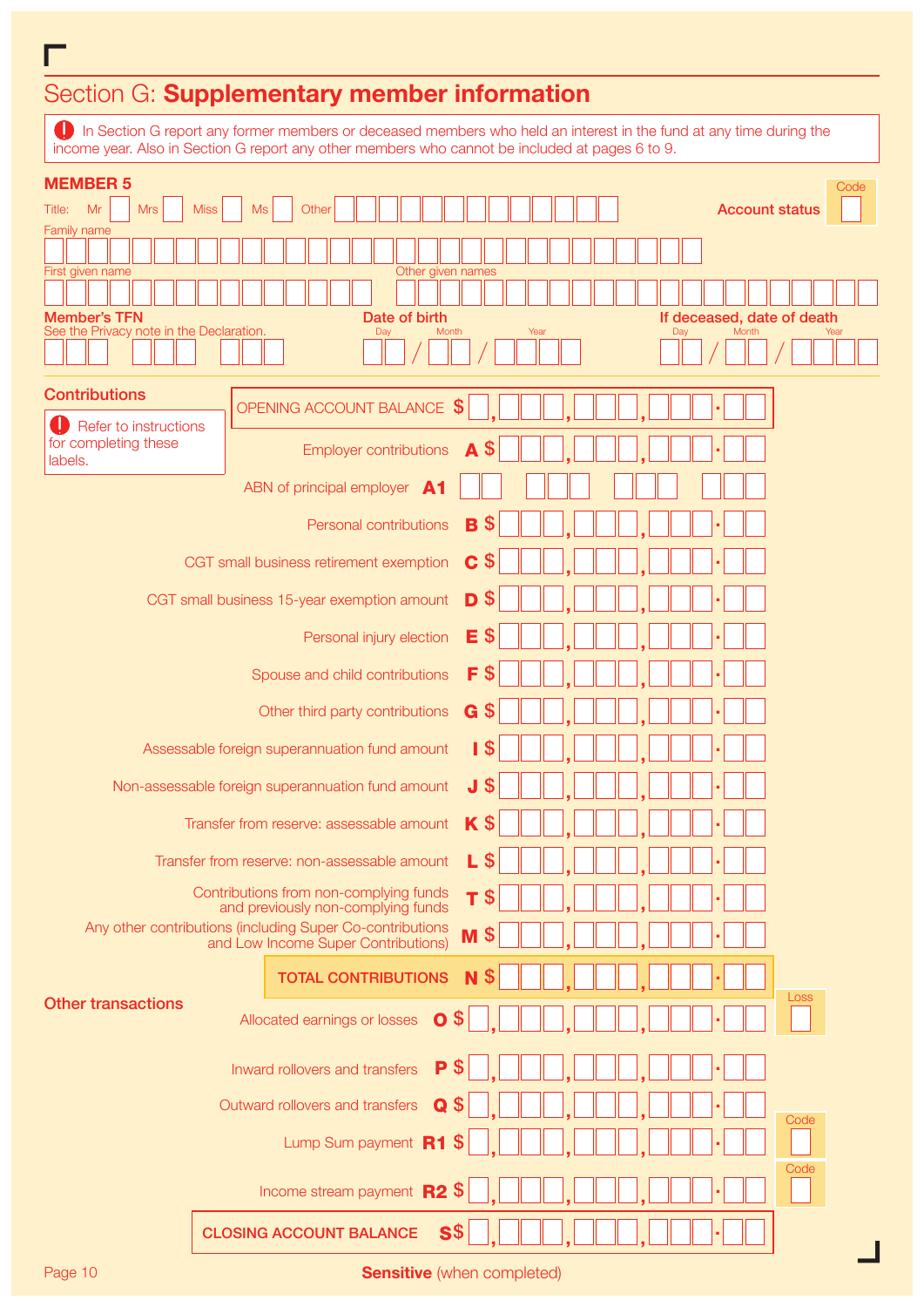| In Section G report any former members or deceased members who held an interest in the fund at any time during the<br>income year. Also in Section G report any other members who cannot be included at pages 6 to 9. |      |
|-----------------------------------------------------------------------------------------------------------------------------------------------------------------------------------------------------------------------|------|
| <b>MEMBER 6</b>                                                                                                                                                                                                       | Code |
| Mr<br><b>Mrs</b><br>Title:<br><b>Miss</b><br>Ms<br>Other<br><b>Account status</b>                                                                                                                                     |      |
| <b>Family name</b>                                                                                                                                                                                                    |      |
|                                                                                                                                                                                                                       |      |
| Other given names<br>First given name                                                                                                                                                                                 |      |
|                                                                                                                                                                                                                       |      |
| <b>Member's TFN</b><br>Date of birth<br>If deceased, date of death<br>See the Privacy note in the Declaration.<br>Month<br>Year<br>Month<br>Day<br>Day                                                                | Year |
|                                                                                                                                                                                                                       |      |
| <b>Contributions</b><br>\$<br>OPENING ACCOUNT BALANCE                                                                                                                                                                 |      |
| Refer to instructions<br>for completing these<br>\$<br>A<br><b>Employer contributions</b><br>labels.                                                                                                                  |      |
| ABN of principal employer A1                                                                                                                                                                                          |      |
| \$<br>Personal contributions<br>B                                                                                                                                                                                     |      |
| \$<br>C<br>CGT small business retirement exemption                                                                                                                                                                    |      |
| \$<br>D<br>CGT small business 15-year exemption amount                                                                                                                                                                |      |
| $\boldsymbol{\mathsf{S}}$<br>Е<br>Personal injury election                                                                                                                                                            |      |
| $\boldsymbol{\mathsf{S}}$<br>F<br>Spouse and child contributions                                                                                                                                                      |      |
| $\boldsymbol{\mathsf{S}}$<br>G<br>Other third party contributions                                                                                                                                                     |      |
| 1 <sup>5</sup><br>Assessable foreign superannuation fund amount                                                                                                                                                       |      |
| $\boldsymbol{\mathsf{S}}$<br>J<br>Non-assessable foreign superannuation fund amount                                                                                                                                   |      |
| $\boldsymbol{\mathsf{S}}$<br>K<br>Transfer from reserve: assessable amount                                                                                                                                            |      |
| S<br>L<br>Transfer from reserve: non-assessable amount                                                                                                                                                                |      |
| Contributions from non-complying funds<br>$\boldsymbol{\mathsf{S}}$<br>Τ<br>and previously non-complying funds                                                                                                        |      |
| Any other contributions (including Super Co-contributions<br>S<br>M<br>and Low Income Super Contributions)                                                                                                            |      |
| <b>TOTAL CONTRIBUTIONS</b><br>N                                                                                                                                                                                       | Loss |
| <b>Other transactions</b><br>$\overline{O}$ \$<br>Allocated earnings or losses                                                                                                                                        |      |
| P<br>Inward rollovers and transfers                                                                                                                                                                                   |      |
| Outward rollovers and transfers<br>Q                                                                                                                                                                                  | Code |
| Lump Sum payment R1                                                                                                                                                                                                   |      |
| Income stream payment R2<br><b>S</b>                                                                                                                                                                                  | Code |
| S <sub>3</sub><br><b>CLOSING ACCOUNT BALANCE</b>                                                                                                                                                                      |      |

Sensitive (when completed) example the example of the example of the example of the example of the example of the example of the example of the example of the example of the example of the example of the example of the exa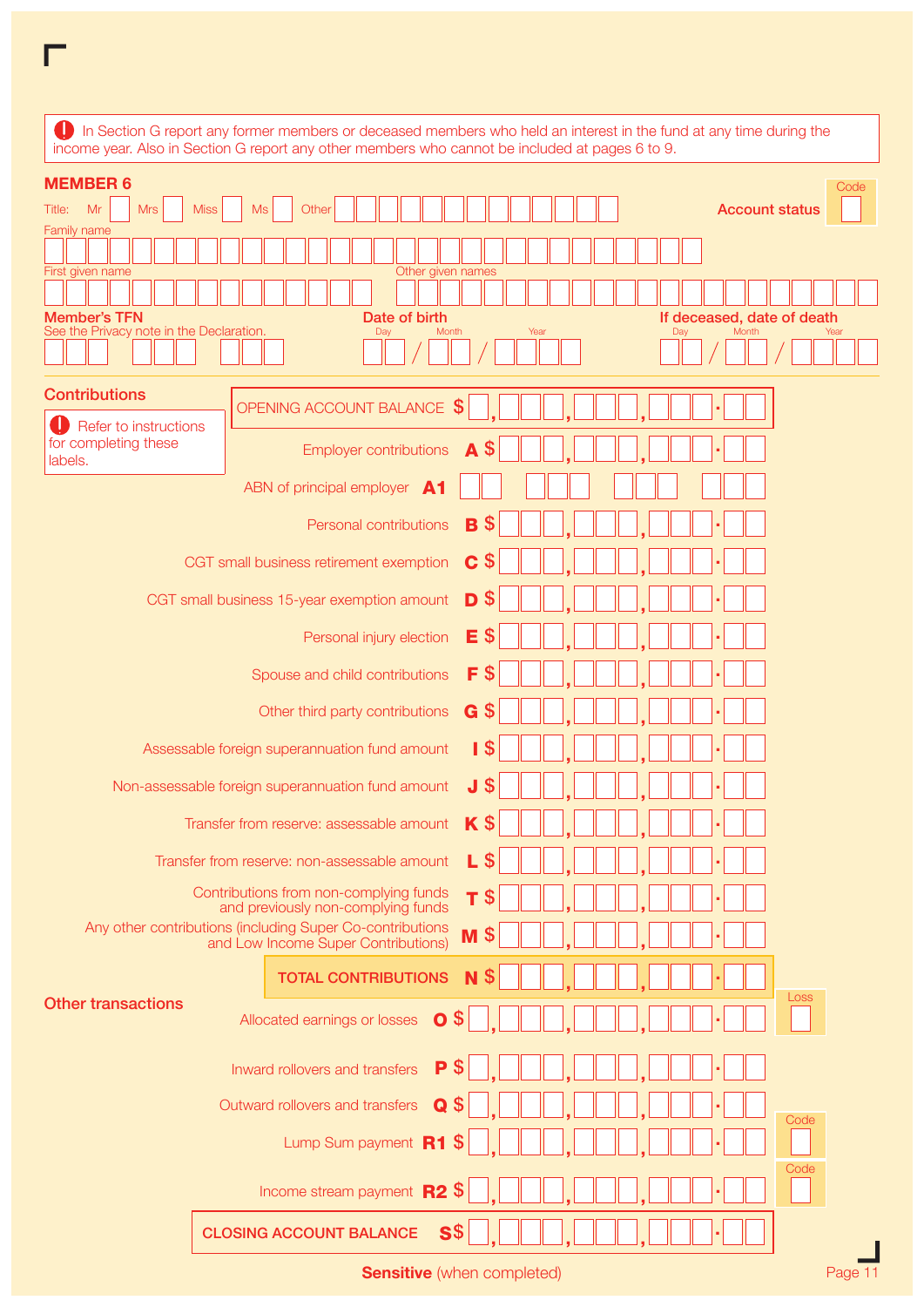| <b>MEMBER 7</b><br>Mr<br><b>Mrs</b><br><b>Miss</b><br><b>Ms</b><br>Other<br><b>Account status</b><br>Title:<br>Family name                                                                                      | Code |
|-----------------------------------------------------------------------------------------------------------------------------------------------------------------------------------------------------------------|------|
| First given name<br>Other given names<br><b>Member's TFN</b><br>Date of birth<br>If deceased, date of death                                                                                                     |      |
| See the Privacy note in the Declaration.<br>Month<br>Year<br>Day<br>Month<br>Day<br>Year                                                                                                                        |      |
| <b>Contributions</b><br>OPENING ACCOUNT BALANCE \$<br>Refer to instructions                                                                                                                                     |      |
| for completing these<br>$\mathbf{\$}$<br><b>Employer contributions</b><br>A<br>labels.                                                                                                                          |      |
| ABN of principal employer A1<br><b>S</b><br>B<br>Personal contributions                                                                                                                                         |      |
| C<br>CGT small business retirement exemption<br>5                                                                                                                                                               |      |
| D<br>CGT small business 15-year exemption amount<br>5                                                                                                                                                           |      |
| Е<br>Personal injury election<br>-5                                                                                                                                                                             |      |
| F<br>-5<br>Spouse and child contributions<br>G <sub>5</sub><br>Other third party contributions                                                                                                                  |      |
| <b>IS</b><br>Assessable foreign superannuation fund amount                                                                                                                                                      |      |
| J \$<br>Non-assessable foreign superannuation fund amount                                                                                                                                                       |      |
| <b>K</b> \$<br>Transfer from reserve: assessable amount<br>L<br>-S<br>Transfer from reserve: non-assessable amount                                                                                              |      |
| Contributions from non-complying funds<br>т<br>- \$<br>and previously non-complying funds<br>Any other contributions (including Super Co-contributions<br>M <sup>3</sup><br>and Low Income Super Contributions) |      |
| \$<br><b>TOTAL CONTRIBUTIONS</b><br>N                                                                                                                                                                           |      |
| Loss<br><b>Other transactions</b><br>$\mathbf{O}$ \$<br>Allocated earnings or losses                                                                                                                            |      |
| S<br>P<br>Inward rollovers and transfers                                                                                                                                                                        |      |
| Outward rollovers and transfers<br>Q<br>Code                                                                                                                                                                    |      |
| Lump Sum payment R1<br>Code                                                                                                                                                                                     |      |
| Income stream payment R2 \$                                                                                                                                                                                     |      |

Page 12 Sensitive (when completed)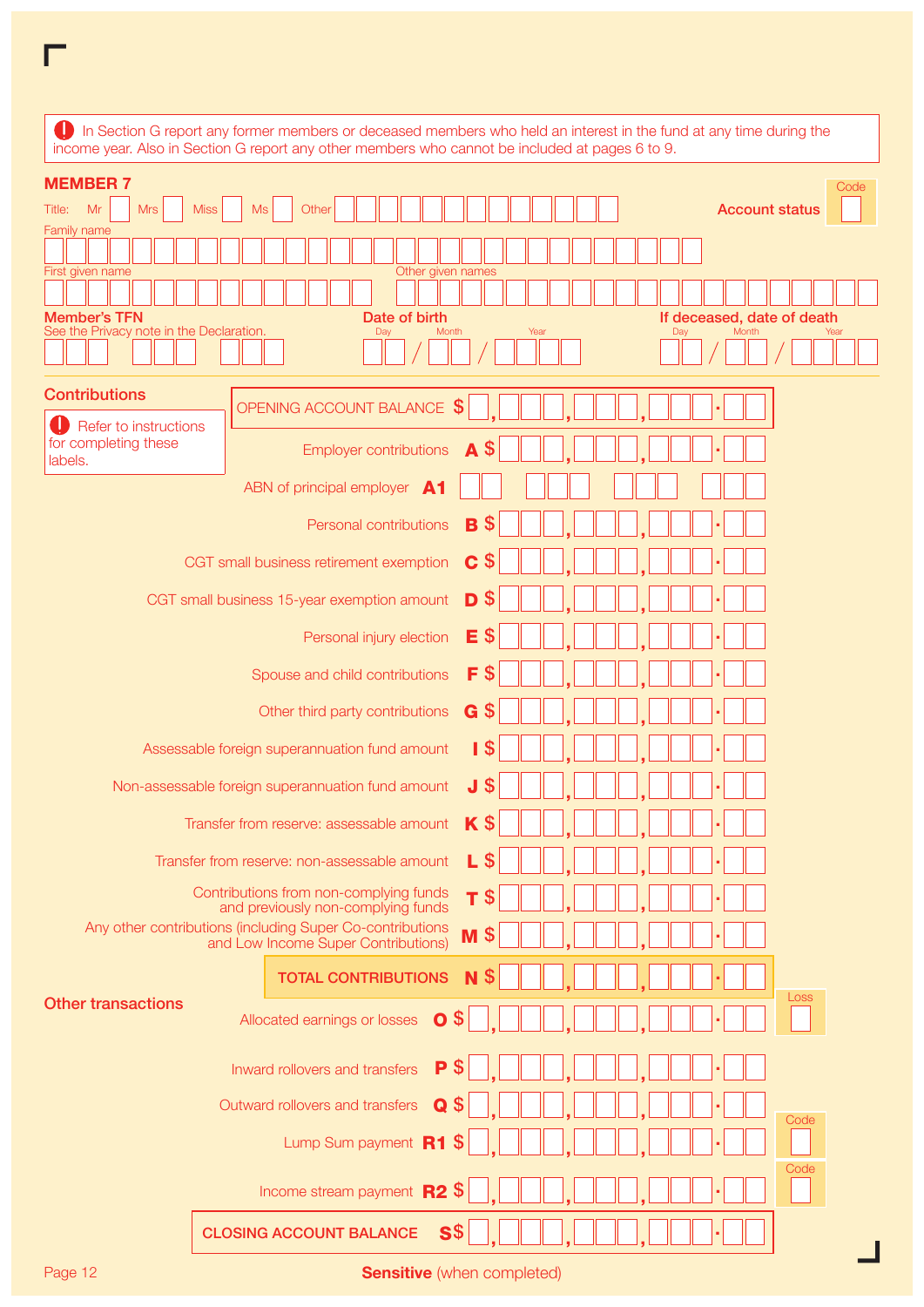|                                                                 | In Section G report any former members or deceased members who held an interest in the fund at any time during the<br>income year. Also in Section G report any other members who cannot be included at pages 6 to 9. |  |
|-----------------------------------------------------------------|-----------------------------------------------------------------------------------------------------------------------------------------------------------------------------------------------------------------------|--|
| <b>MEMBER 8</b>                                                 | Code                                                                                                                                                                                                                  |  |
| Mr<br><b>Mrs</b><br>Title:                                      | <b>Miss</b><br>Ms<br>Other<br><b>Account status</b>                                                                                                                                                                   |  |
| <b>Family name</b>                                              |                                                                                                                                                                                                                       |  |
|                                                                 |                                                                                                                                                                                                                       |  |
| First given name                                                | Other given names                                                                                                                                                                                                     |  |
|                                                                 |                                                                                                                                                                                                                       |  |
| <b>Member's TFN</b><br>See the Privacy note in the Declaration. | Date of birth<br>If deceased, date of death<br>Month<br>Year<br>Month<br>Day<br>Day<br>Year                                                                                                                           |  |
|                                                                 |                                                                                                                                                                                                                       |  |
| <b>Contributions</b>                                            | \$<br>OPENING ACCOUNT BALANCE                                                                                                                                                                                         |  |
| Refer to instructions<br>for completing these                   | \$<br>A<br><b>Employer contributions</b>                                                                                                                                                                              |  |
| labels.                                                         | ABN of principal employer A1                                                                                                                                                                                          |  |
|                                                                 | \$<br>Personal contributions<br>B                                                                                                                                                                                     |  |
|                                                                 | \$<br>C<br>CGT small business retirement exemption                                                                                                                                                                    |  |
|                                                                 | \$<br>D<br>CGT small business 15-year exemption amount                                                                                                                                                                |  |
|                                                                 | $\boldsymbol{\mathsf{S}}$<br>Е<br>Personal injury election                                                                                                                                                            |  |
|                                                                 | $\boldsymbol{\mathsf{S}}$<br>F<br>Spouse and child contributions                                                                                                                                                      |  |
|                                                                 | $\boldsymbol{\mathsf{S}}$<br>G<br>Other third party contributions                                                                                                                                                     |  |
|                                                                 | 1 <sup>5</sup><br>Assessable foreign superannuation fund amount                                                                                                                                                       |  |
|                                                                 | $\boldsymbol{\mathsf{S}}$<br>J<br>Non-assessable foreign superannuation fund amount                                                                                                                                   |  |
|                                                                 | $\mathbf{\hat{S}}$<br>K<br>Transfer from reserve: assessable amount                                                                                                                                                   |  |
|                                                                 | S<br>L<br>Transfer from reserve: non-assessable amount<br>Contributions from non-complying funds<br>$\boldsymbol{\mathsf{S}}$<br>Τ                                                                                    |  |
|                                                                 | and previously non-complying funds                                                                                                                                                                                    |  |
|                                                                 | Any other contributions (including Super Co-contributions<br>S<br>M<br>and Low Income Super Contributions)                                                                                                            |  |
|                                                                 | <b>TOTAL CONTRIBUTIONS</b><br>N<br>Loss                                                                                                                                                                               |  |
| <b>Other transactions</b>                                       | $\overline{O}$ \$<br>Allocated earnings or losses                                                                                                                                                                     |  |
|                                                                 | P<br>Inward rollovers and transfers                                                                                                                                                                                   |  |
|                                                                 | Outward rollovers and transfers<br>Q<br>Code                                                                                                                                                                          |  |
|                                                                 | Lump Sum payment R1<br>æ                                                                                                                                                                                              |  |
|                                                                 | Code<br>Income stream payment R2<br><b>S</b>                                                                                                                                                                          |  |
|                                                                 | S <sub>3</sub><br><b>CLOSING ACCOUNT BALANCE</b>                                                                                                                                                                      |  |

Sensitive (when completed) example the example of the example of the example of the example of the example of the example of the example of the example of the example of the example of the example of the example of the exa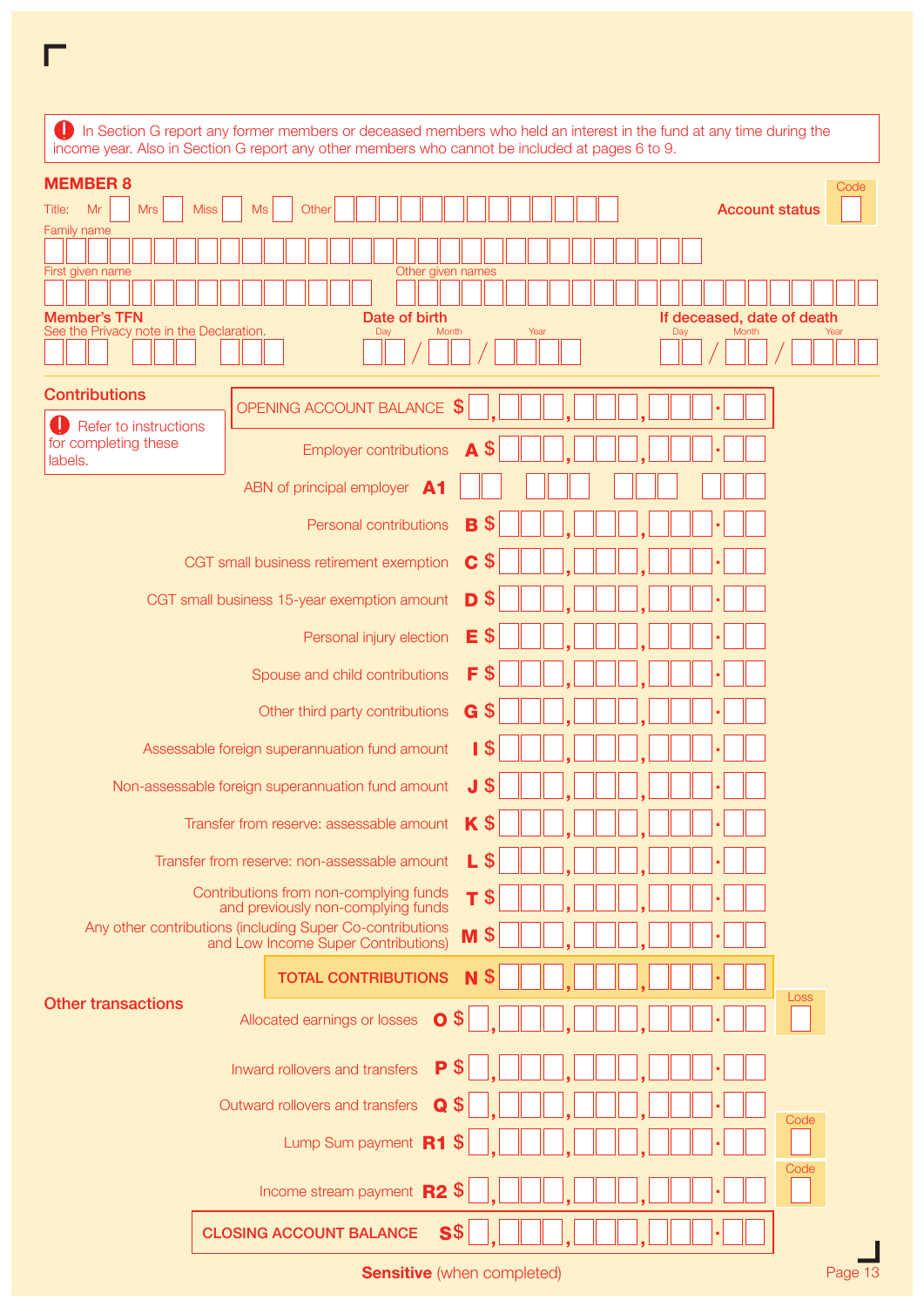| Section H: Assets and liabilities<br>15 ASSETS                                                                                                                    |                                                                     |        |  |                          |
|-------------------------------------------------------------------------------------------------------------------------------------------------------------------|---------------------------------------------------------------------|--------|--|--------------------------|
| 15a Australian managed investments                                                                                                                                | Listed trusts A                                                     | \$     |  | $\cdot$ $\otimes$        |
|                                                                                                                                                                   | Unlisted trusts <b>B</b>                                            | \$     |  | $-80$                    |
|                                                                                                                                                                   | Insurance policy C                                                  | \$     |  | $-80$                    |
|                                                                                                                                                                   | Other managed investments D                                         | \$     |  | $\overline{\mathcal{R}}$ |
| 15b Australian direct investments                                                                                                                                 | Cash and term deposits $E$                                          | S      |  | $\cdot$ $\otimes$        |
| Limited recourse borrowing arrangements<br>Australian residential real property                                                                                   | Debt securities                                                     | F<br>S |  | ۰Œ                       |
| J1 <sub>5</sub><br>$\cdot$ X                                                                                                                                      | Loans <b>G</b>                                                      | S      |  | ۰Œ                       |
| Australian non-residential real property<br>$\cdot$ $\otimes$                                                                                                     | Listed shares H                                                     |        |  | ۰Œ                       |
| $J2\$<br>Overseas real property                                                                                                                                   | <b>Unlisted shares</b>                                              | S      |  | .X                       |
| $\cdot$ $\otimes$<br>J3 <sub>5</sub><br><b>Australian shares</b>                                                                                                  | <b>Limited recourse</b><br>borrowing arrangements                   | J<br>S |  | $-50$                    |
| J4 <sub>5</sub><br>·X                                                                                                                                             | Non-residential<br>real property                                    |        |  | $-80$                    |
| Overseas shares<br>$J5$ \$<br>·X                                                                                                                                  | Residential<br>real property                                        |        |  | $-88$                    |
| Other                                                                                                                                                             | Collectables and<br>personal use assets                             | M      |  | -50                      |
| $-88$<br>J6 <sub>5</sub>                                                                                                                                          | Other assets O                                                      | \$     |  | $\cdot$ $\otimes$        |
| <b>Overseas direct investments</b><br>15с                                                                                                                         | Overseas shares P                                                   | \$     |  | $-80$                    |
|                                                                                                                                                                   | Overseas non-residential real property Q                            | S      |  | ·X                       |
|                                                                                                                                                                   | Overseas residential real property R                                | S      |  | .X                       |
|                                                                                                                                                                   | Overseas managed investments S \$                                   |        |  |                          |
|                                                                                                                                                                   | Other overseas assets T \$                                          |        |  | $-80$                    |
|                                                                                                                                                                   | TOTAL AUSTRALIAN AND OVERSEAS ASSETS<br>(Sum of labels $A$ to $T$ ) | $U$ \$ |  | ·X                       |
| 15d In-house assets<br>Did the fund have a loan to, lease to<br>or investment in, related parties (known<br>as in-house assets) at the end of the<br>income year? | $A$ No<br>Yes                                                       |        |  |                          |

 $\blacksquare$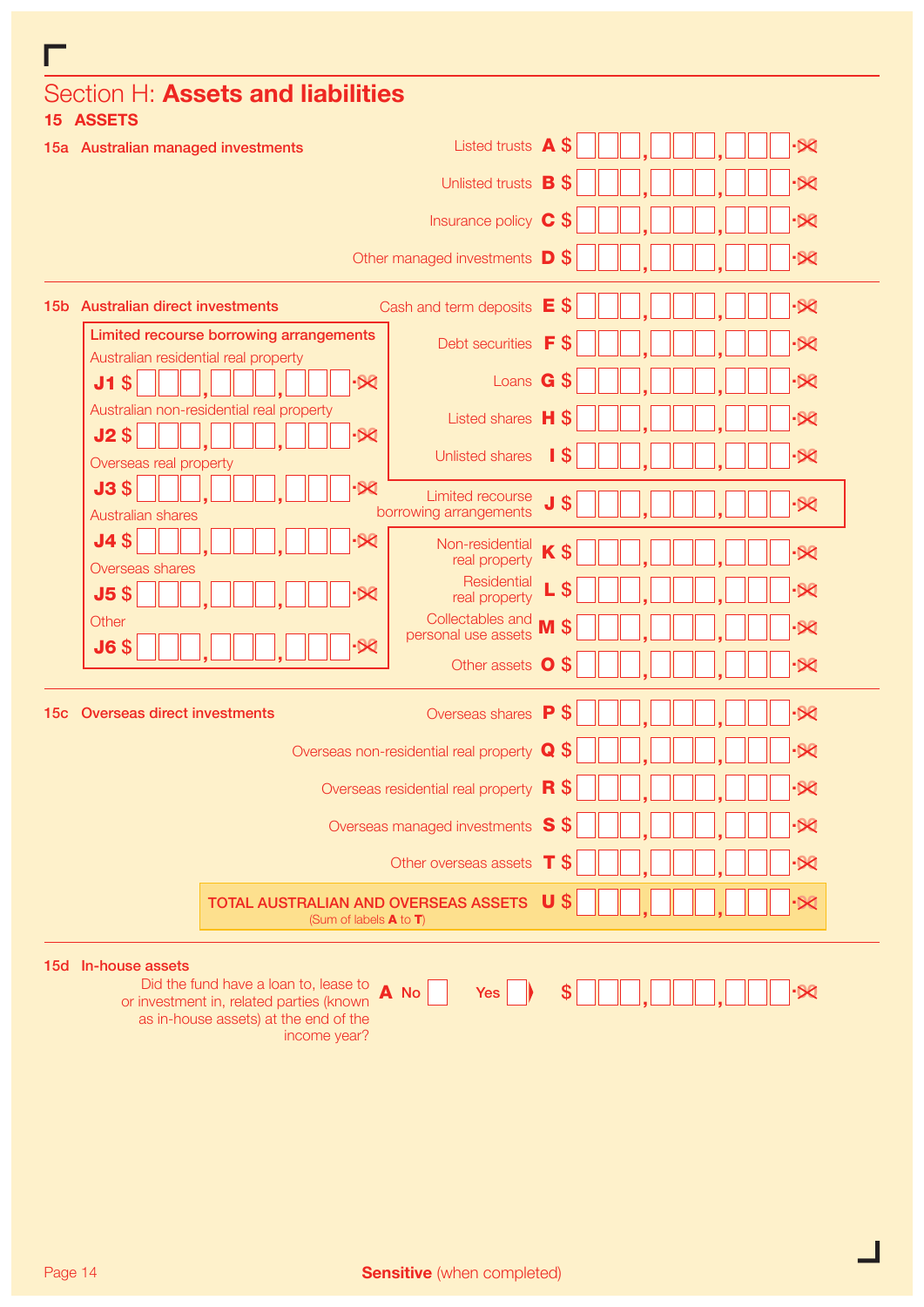| <b>LIABILITIES</b>                                                                                     | Borrowings <b>V</b> \$           |               |
|--------------------------------------------------------------------------------------------------------|----------------------------------|---------------|
| Total member closing account balances<br>(total of all CLOSING ACCOUNT BALANCEs from Sections F and G) |                                  | $W$ \$<br>R   |
|                                                                                                        | Reserve accounts $\mathbf{X}$ \$ | $\cdot \Join$ |
|                                                                                                        | Other liabilities $Y \$          |               |
|                                                                                                        | TOTAL LIABILITIES <b>Z</b> \$    |               |
|                                                                                                        |                                  |               |

# Section I: Taxation of financial arrangements

|  |  |  | 17 Taxation of financial arrangements (TOFA) |  |
|--|--|--|----------------------------------------------|--|
|--|--|--|----------------------------------------------|--|

|  | Total TOFA gains $\mathbf{H}$ $\mathbf{\$}\_$ |  |
|--|-----------------------------------------------|--|
|  |                                               |  |

## Section J: Other information

### Family trust election status

If the trust or fund has made, or is making, a family trust election, write the four-digit income year specified of the election (for example, for the 2015–16 income year, write 2016).

> If revoking or varying a family trust election, print  $R$  for revoke or print  $V$  for variation, and complete and attach the *Family trust election, revocation or variation 2016.*

#### Interposed entity election status

If the trust or fund has an existing election, write the earliest income year specified. If the trust or fund is making one or more elections this year, write the earliest income year being specified and complete an *Interposed entity election or revocation 2016* for each election. C

> If revoking an interposed entity election, print R, and complete and attach the *Interposed entity election or revocation 2016*.